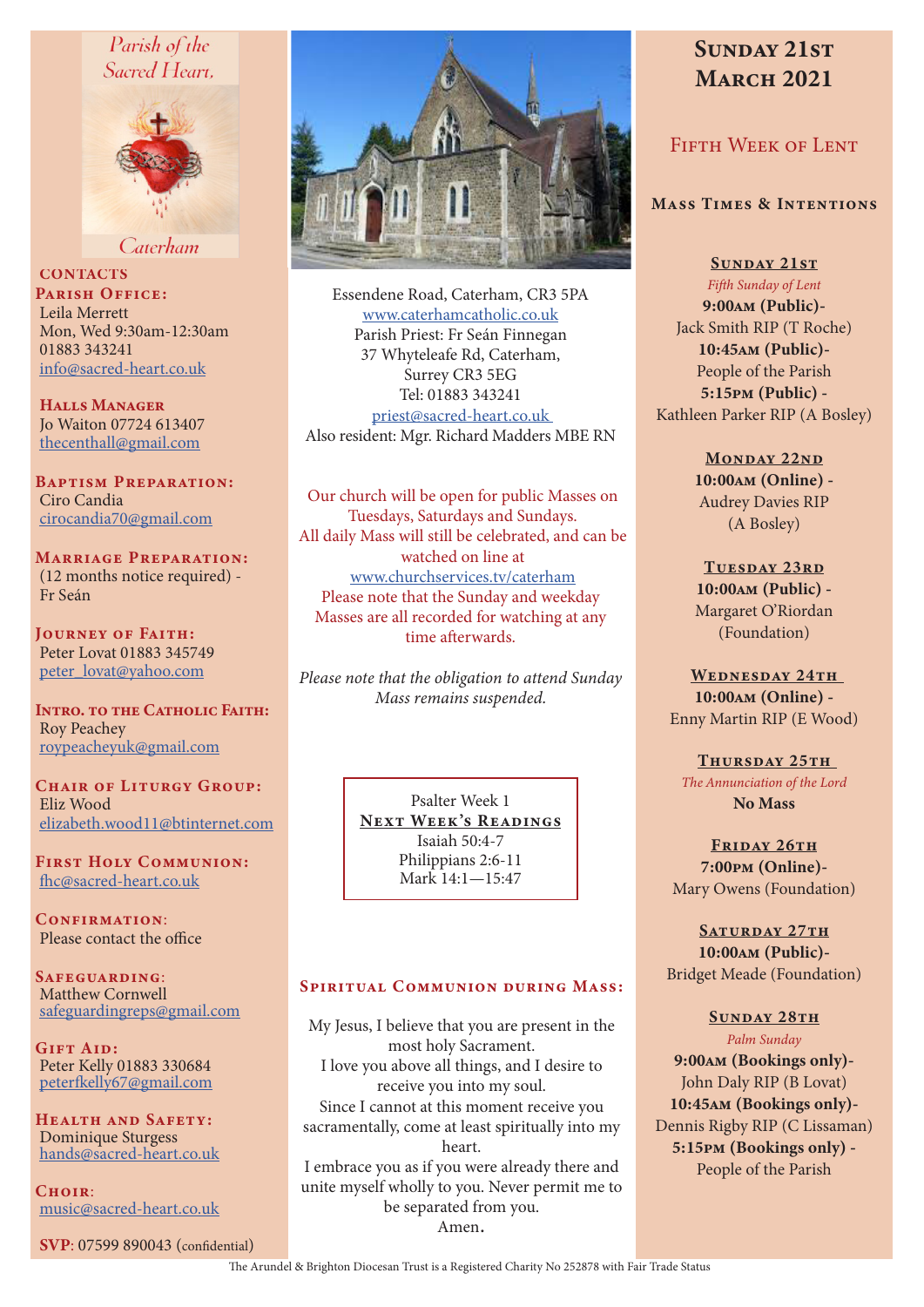Your Prayers are requested for the following people who are ill or housebound: Jimmy Mullen; Eileen, Mel & Rose Lattimore; Bryan Smith; John Gilford; Tabitha Harrison; Joe Kelly; Charmaine Wise; Richard Sowa; Val Williams; Emma Newton; Charley Lunn; Ursula Koh; Riche Ahearne; Fr John Hartley; Maribel Chambers; Patricia Howlett; Reef Albert; Peggy Wheeldon; John Monk; Liz Leake; Sandra; Pascal Périssat; Holly Osman; Edmond Kelly; Julian Gavin; Emma Cook; Susie; Shirley Clarke; Colin Fields; Mary Power & John Lowrie.

#### JOURNEY OF FAITH

You are all invited to our Journey of Faith meeting. Spend an hour this Lent thinking and talking (if you want!) about your faith. Join us on Zoom - quick and easy!

Time: Mar 24, 2021 08:00 PM London

Topic: Journey of Faith Join Zoom Meeting https://us02web.zoom.us/j/6986253866<br>Time: Mar 24, 2021 08:00 PM London Meeting ID: 698 625 3866

# End of Lent Reflection (Note time change!)

Come to a streamed Lenten reflection / meditation on the Our Father!

#### Saturday 27th March at 11.30 a.m.

This is a series of 3 short reflections on the petitions in the Our Father prayer, with a short time for meditation and personal prayer in between each reflection, lasting no more than an hour and a half in total.

Take advantage of some time before Holy Week and the end of Lent to think about this important prayer!

Streamed from our parish website – recorded for those people who can't manage that time.

https://www.churchservices.tv/caterham

# Madaba Link

Many of us heard last Sunday the sad news of the death of Fr Firas' brother in hospital in Amman. He leaves a wife and 5 grown up children. The youngest is 16yrs old.

Fr Firas is now suffering himself with the virus. He is confined to one room in the presbytery in Madaba. Food is brought to his door. On Thursday he said that his symptoms were still fairly mild. We will keep in touch. Meanwhile we need to remember him and his parishioners in our prayers. The surge in covid cases in Jordan is not yet relenting.

Donations to the Lenten appeal for food supplies for the needy in Madaba have been very generous. Contributions are welcome in the marked basket at the back of the church or via the office. Post envelopes marked 'Madaba' through the office door. Add your collection envelope number if you are signed up for gift aid.

If using Mydona for a Madaba donation please inform the office.

### STATIONS OF THE CROSS

There will be Stations of the Cross on Fridays at 11.00am on live stream.

• Friday 26th March, the Stations of the Cross will be for the sick and disabled.

• Friday 2nd April (Good Friday), the Stations of the Cross will be for the recovery from the pandemic.

# Mass participation via the telephone

If you are not able to follow Mass on line there is now the option to participate via the phone. Mass will come from Middlesbrough Cathedral at 11:30am on Sunday's. Please call 01642 130120 five minuets before Mass to join.

#### WEEKLY OFFERING

If you would like to make your weekly offering (though of course there is no obligation or expectation to do so), you are welcome to save it up until you are able to come to Mass, or you may put your envelope through the Parish Office door. Alternatively, you can donate online. This donation page works across browsers, on mobile, desktop and tablet devices. https://portal.mydona.com/assets/webPay/index.php?cid=27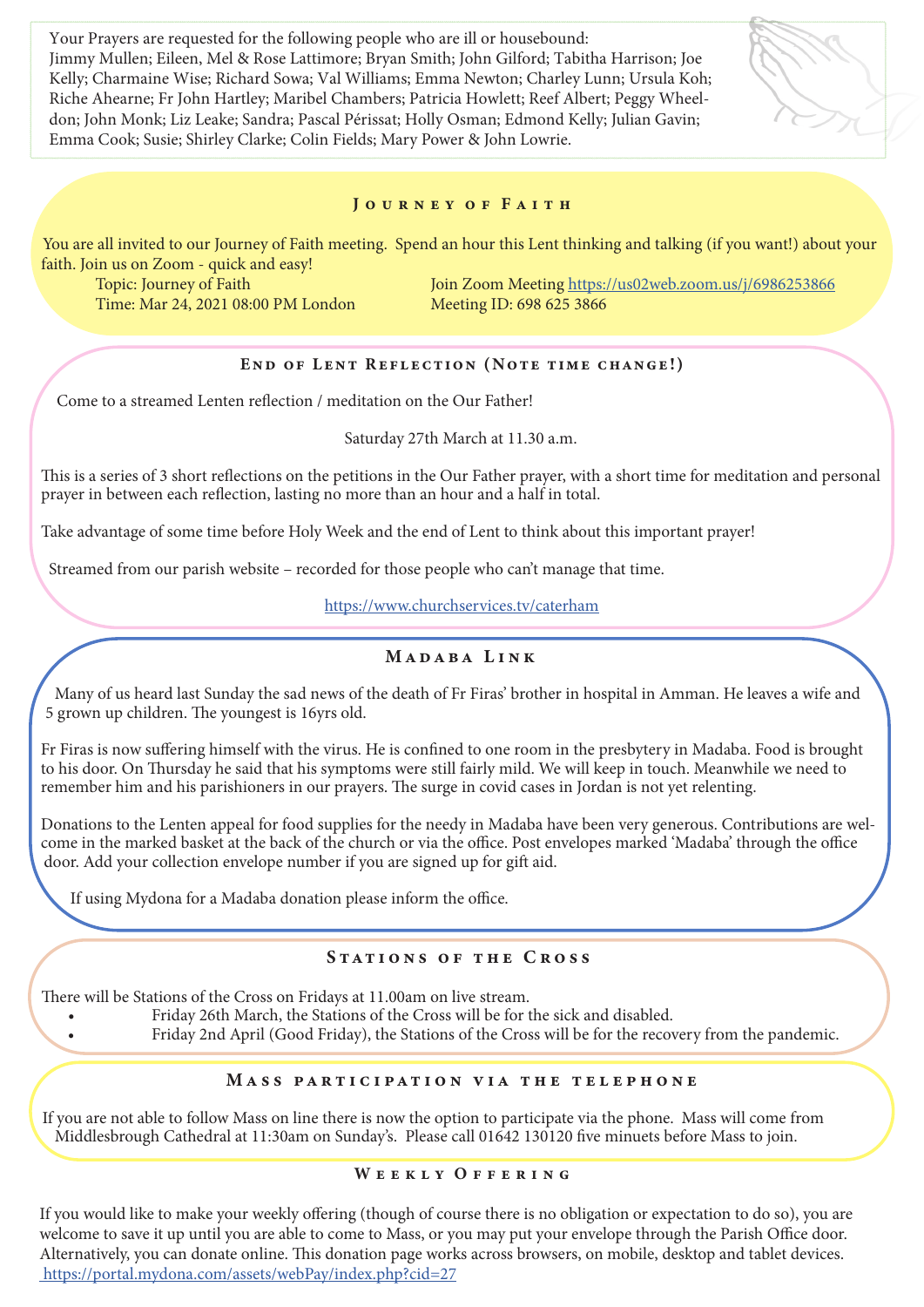

Please remember in your prayers the soul of Enny Martin RIP. Enny's family would like to send their thanks for all of the prayers and support parishioners have given. Please also pray for the soul of Josephine Davis RIP. May their souls rest in peace.

#### Easter Mass bookings

 Our bookings team have been busy so please reserve your seats as soon as possible to avoid disappointment. Please remember that Palm Sunday (next week) and Easter Sunday Masses must also be booked.

Our booking email will now be open for you to make reservations for:

- Palm Sunday on 28th March at 9am, 10:45am & 5:15pm;
- Maundy Thursday at 8pm; (limited spaces)
- Good Friday at 3pm; (fully booked) Stations of the Cross will now be open for booking on Good Friday at 11am.
- Easter Vigil on Saturday 3rd April at 8pm; and
- Easter Sunday on 4th April at 9am & 10:45am only at the moment.

Currently we will only have 9am and 10:45am Mass on Easter Sunday. If it is possible to add a third Mass on Easter Sunday we will make an announcement in due course. Please note that for Stations of the Cross you will need to remain in your pew.

For bookings, please give your name, parish track & trace number, how many people from your bubble or household will attend and finally please state which Mass(es)/ceremonies you would like to book seats for.

### bookings@sacred-heart.co.uk

#### C h u r c h o p e n i n g - reminders

Unique track and trace household number required for admission to the church (email the parish office before arriving at Mass to obtain your unique number info@sacred-heart.co.uk. It will not be possible to register on the day. Although we have a government QR code this is not sufficient for parish entry. 3



Temperatures to be taken before entry





2 metre distance from all other parishioners to be maintained



The directions of our stewards to be followed at all times. Please stay in the pews at the end of Mass and wait to be stewarded out.

Please avoid visiting the parish office if you can. Please email where possible. Parish staff will work from **h** home on occasion and may not be available.

On the days where there is no public Mass, Fr Seán would like to invite the donor of Mass intentions to attend Mass on their own (max 6 in the same household/bubble). Please contact the office if you would like to attend Mass for your intention so that arrangements can be made for access.

*Please note the Parish has made every effort to enable social distancing in the Church and pews are positioned to enable Parishioners to be seated at a distance of 2 metres. COVID-19 is highly contagious and is known to spread mainly from person-to-person contact. By attending the Sacred Heart, you agree to abide by the procedures established by the Parish to protect Parishioners and Volunteers.*

#### PARISHIONER ASSISTANCE

Are there any Quantity Surveyors (practicing or retired) within our Parish that would be willing to give us some advice? Please contact the Parish office on info@sacred-heart.co.uk